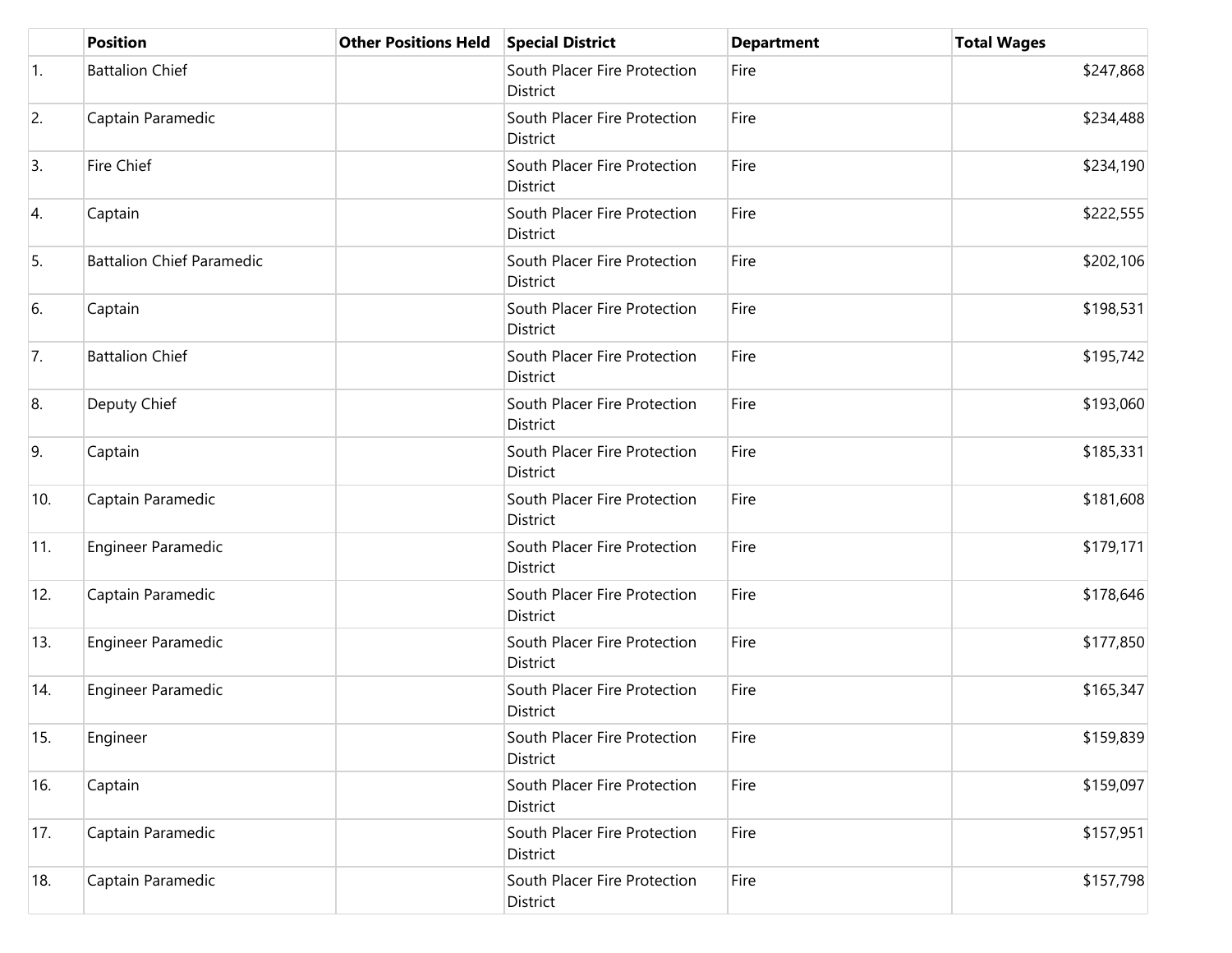| 19. | Captain                   | South Placer Fire Protection<br>District        | Fire | \$157,026 |
|-----|---------------------------|-------------------------------------------------|------|-----------|
| 20. | <b>Engineer Paramedic</b> | South Placer Fire Protection<br>District        | Fire | \$152,296 |
| 21. | Firefighter Paramedic     | South Placer Fire Protection<br>District        | Fire | \$149,767 |
| 22. | Firefighter Paramedic     | South Placer Fire Protection<br>District        | Fire | \$147,086 |
| 23. | Captain Paramedic         | South Placer Fire Protection<br>District        | Fire | \$145,811 |
| 24. | <b>Engineer Paramedic</b> | South Placer Fire Protection<br>District        | Fire | \$143,161 |
| 25. | Captain Paramedic         | South Placer Fire Protection<br>District        | Fire | \$142,366 |
| 26. | <b>Engineer Paramedic</b> | South Placer Fire Protection<br>District        | Fire | \$139,392 |
| 27. | <b>Fire Marshal</b>       | South Placer Fire Protection<br>District        | Fire | \$138,326 |
| 28. | Captain                   | South Placer Fire Protection<br>District        | Fire | \$138,074 |
| 29. | <b>Business Manager</b>   | South Placer Fire Protection<br>District        | Fire | \$135,023 |
| 30. | Captain                   | South Placer Fire Protection<br><b>District</b> | Fire | \$131,489 |
| 31. | Firefighter Paramedic     | South Placer Fire Protection<br><b>District</b> | Fire | \$131,471 |
| 32. | Firefighter Paramedic     | South Placer Fire Protection<br><b>District</b> | Fire | \$122,135 |
| 33. | Engineer                  | South Placer Fire Protection<br>District        | Fire | \$118,153 |
| 34. | Firefighter Paramedic     | South Placer Fire Protection<br>District        | Fire | \$115,745 |
| 35. | Captain                   | South Placer Fire Protection<br><b>District</b> | Fire | \$112,754 |
| 36. | <b>Engineer Paramedic</b> | South Placer Fire Protection<br>District        | Fire | \$112,726 |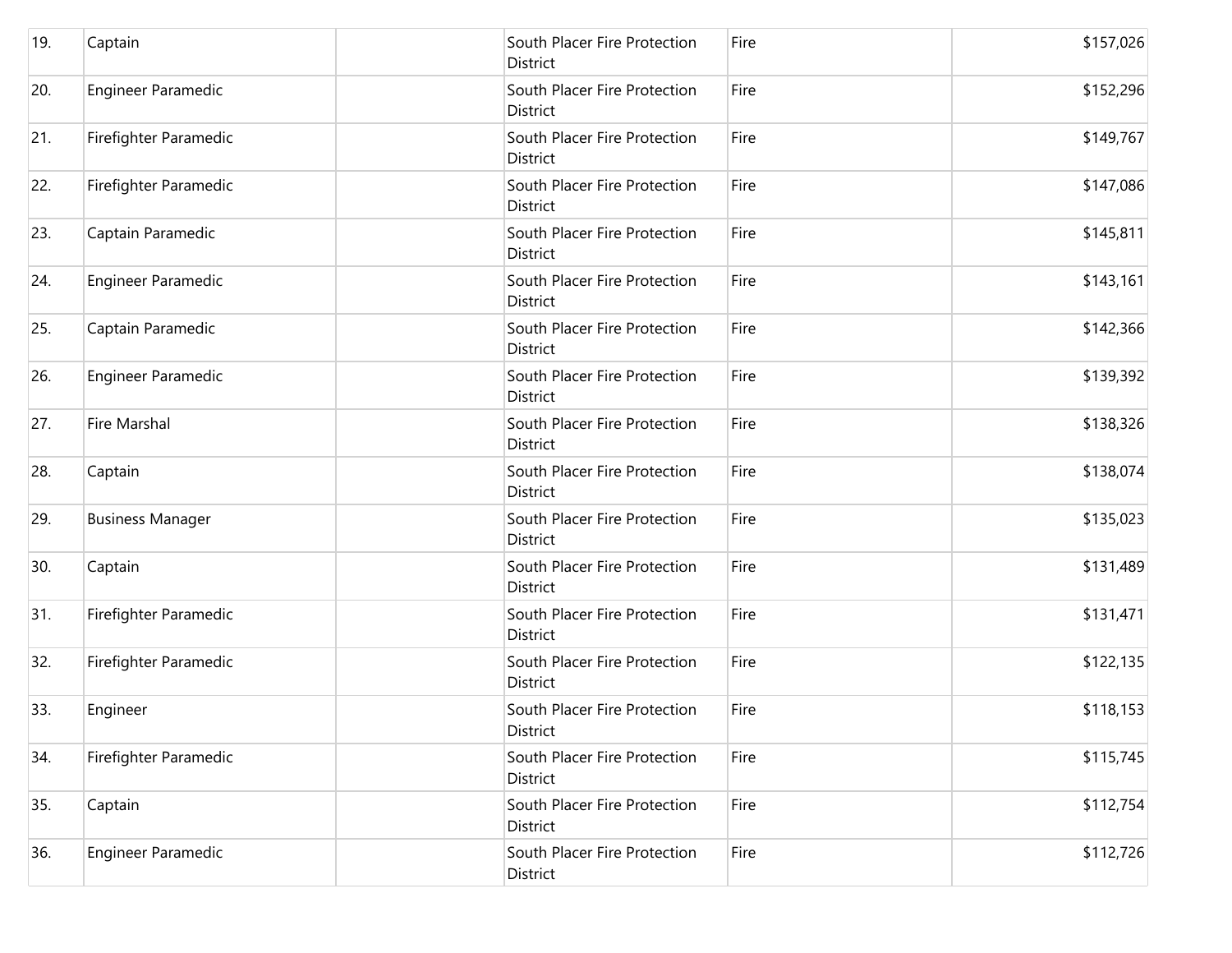| 37. | <b>Engineer Paramedic</b>    | South Placer Fire Protection<br>District | Fire | \$110,153 |
|-----|------------------------------|------------------------------------------|------|-----------|
| 38. | Engineer Paramedic           | South Placer Fire Protection<br>District | Fire | \$106,134 |
| 39. | Engineer Paramedic           | South Placer Fire Protection<br>District | Fire | \$104,385 |
| 40. | Firefighter Paramedic        | South Placer Fire Protection<br>District | Fire | \$97,505  |
| 41. | Journeyperson Mechanic       | South Placer Fire Protection<br>District | Fire | \$94,145  |
| 42. | Admin.Asst./Fire Inspector 1 | South Placer Fire Protection<br>District | Fire | \$90,684  |
| 43. | Firefighter Paramedic        | South Placer Fire Protection<br>District | Fire | \$90,339  |
| 44. | Firefighter Paramedic        | South Placer Fire Protection<br>District | Fire | \$90,254  |
| 45. | Firefighter Paramedic        | South Placer Fire Protection<br>District | Fire | \$83,744  |
| 46. | Firefighter Paramedic        | South Placer Fire Protection<br>District | Fire | \$78,418  |
| 47. | Engineer                     | South Placer Fire Protection<br>District | Fire | \$67,573  |
| 48. | Firefighter Paramedic        | South Placer Fire Protection<br>District | Fire | \$63,324  |
| 49. | Engineer Paramedic           | South Placer Fire Protection<br>District | Fire | \$60,227  |
| 50. | Firefighter Paramedic        | South Placer Fire Protection<br>District | Fire | \$57,124  |
| 51. | <b>District Secretary</b>    | South Placer Fire Protection<br>District | Fire | \$55,204  |
| 52. | Firefighter Paramedic        | South Placer Fire Protection<br>District | Fire | \$53,630  |
| 53. | Firefighter Paramedic        | South Placer Fire Protection<br>District | Fire | \$47,467  |
| 54. | Apprentice Firefighter       | South Placer Fire Protection<br>District | Fire | \$47,165  |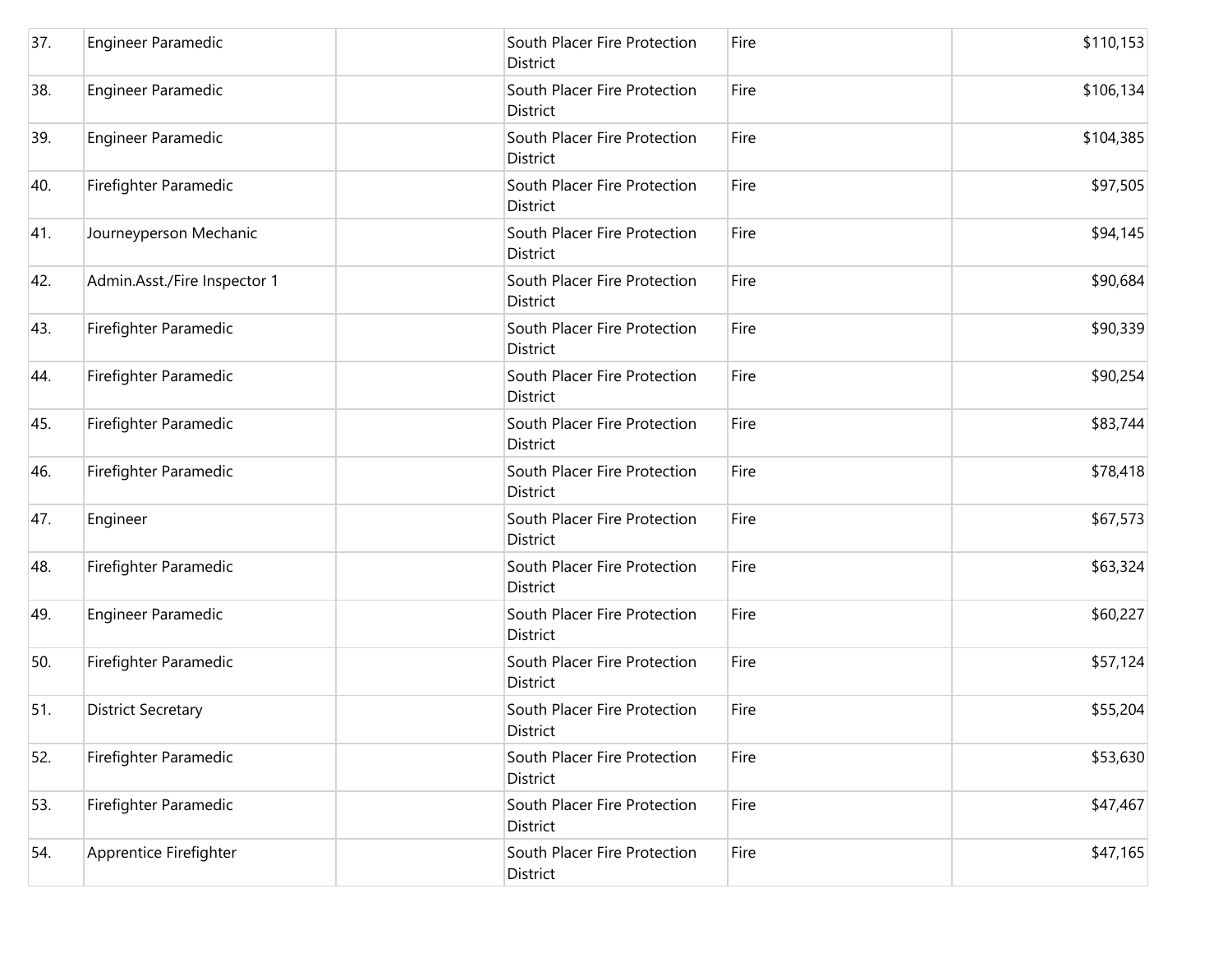| 55. | Apprentice Firefighter | South Placer Fire Protection<br>District | Fire | \$46,166 |
|-----|------------------------|------------------------------------------|------|----------|
| 56. | Engineer Paramedic     | South Placer Fire Protection<br>District | Fire | \$42,003 |
| 57. | Firefighter Paramedic  | South Placer Fire Protection<br>District | Fire | \$40,246 |
| 58. | Captain                | South Placer Fire Protection<br>District | Fire | \$27,381 |
| 59. | Firefighter Paramedic  | South Placer Fire Protection<br>District | Fire | \$26,660 |
| 60. | Firefighter Paramedic  | South Placer Fire Protection<br>District | Fire | \$26,643 |
| 61. | Engineer Paramedic     | South Placer Fire Protection<br>District | Fire | \$23,619 |
| 62. | Firefighter Paramedic  | South Placer Fire Protection<br>District | Fire | \$18,648 |
| 63. | Apprentice Firefighter | South Placer Fire Protection<br>District | Fire | \$10,350 |
| 64. | Firefighter Paramedic  | South Placer Fire Protection<br>District | Fire | \$10,338 |
| 65. | Engineer               | South Placer Fire Protection<br>District | Fire | \$9,465  |
| 66. | Asst Mechanic          | South Placer Fire Protection<br>District | Fire | \$7,410  |
| 67. | Captain                | South Placer Fire Protection<br>District | Fire | \$6,828  |
| 68. | Firefighter Paramedic  | South Placer Fire Protection<br>District | Fire | \$2,933  |
| 69. | Director               | South Placer Fire Protection<br>District | Fire | \$1,600  |
| 70. | Director               | South Placer Fire Protection<br>District | Fire | \$1,600  |
| 71. | Director               | South Placer Fire Protection<br>District | Fire | \$1,500  |
| 72. | Director               | South Placer Fire Protection<br>District | Fire | \$1,500  |